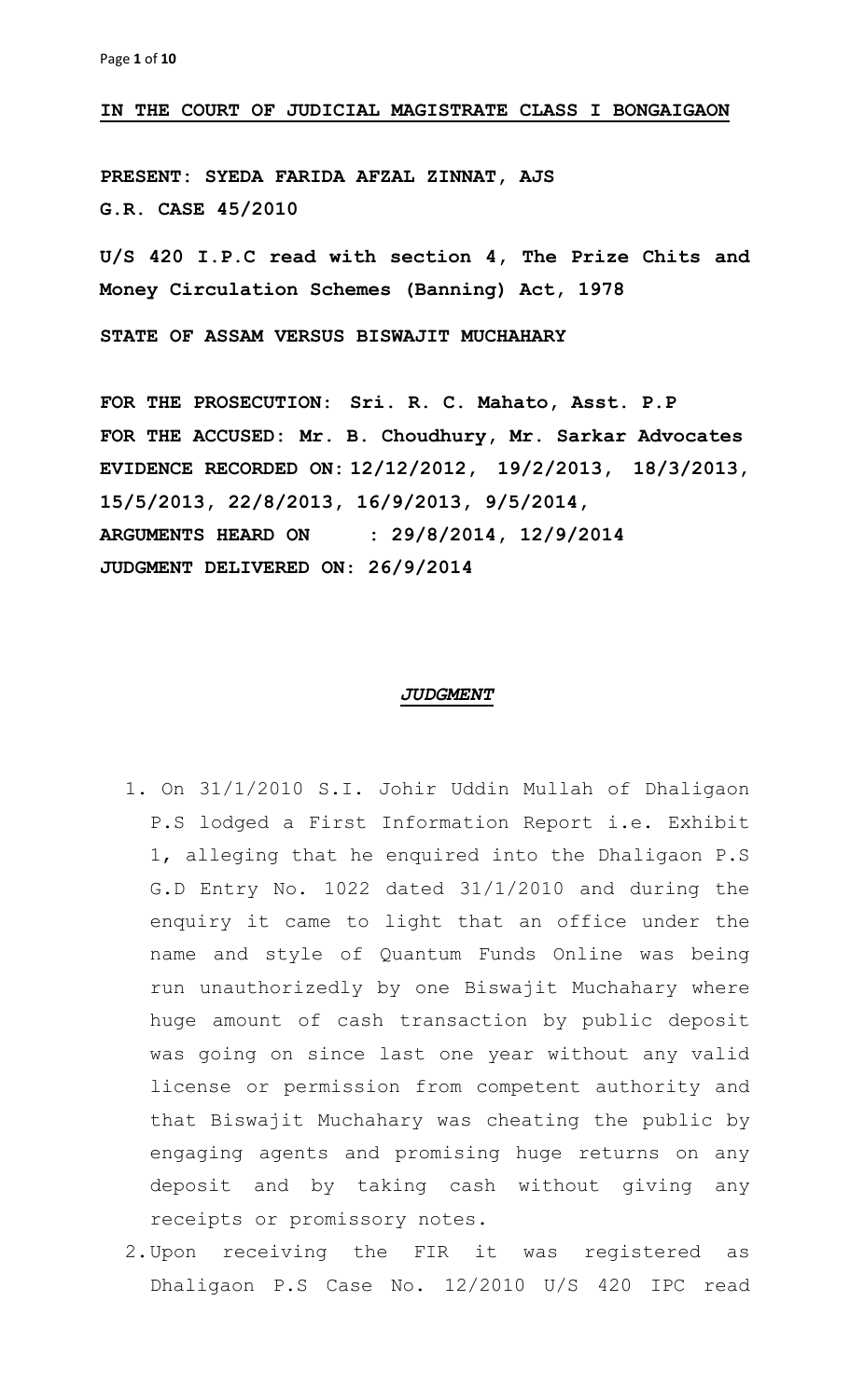with Section 4 of the Prize Chits and Money Circulation Schemes (Banning) Act, 1978 and after investigation police submitted charge sheet U/S 420 IPC read with Section 4 of the Prize Chits and Money Circulation Schemes (Banning) Act, 1978 against accused Biswajit Muchahary.

- 3.Cognizance was taken by learned C.J.M, Bongaigaon and the case was transferred to the Court of Learned S.D.J.M (S), Bongaigaon for disposal. As the Court of learned S.D.J.M (S), Bongaigaon was lying vacant the case was further transferred to this Court for disposal.
- 4. The accused person appeared on receiving summons and copies of relevant documents were furnished to him in compliance with section 207 of the Code of Criminal Procedure, 1973. After hearing both sides and perusing materials available on record a prima facie case was found to be well established u/s 420 IPC read with Section 4 of the Prize Chits and Money Circulation Schemes (Banning) Act, 1978 against the accused person above named. Charge u/s 420 IPC read with Section 4 of the Prize Chits and Money Circulation Schemes (Banning) Act, 1978 were framed which were read over to the accused to which he pleaded not guilty and claimed to be tried.
- 5. Prosecution adduced the evidences of nine witnesses and exhibited materials. At the close of prosecution evidence the accused person was examined u/s 313 Cr.P.C. He denied all the allegations levelled against him but declined to adduce any evidence.
- 6.I have heard oral argument addressed by Learned Counsel for both parties.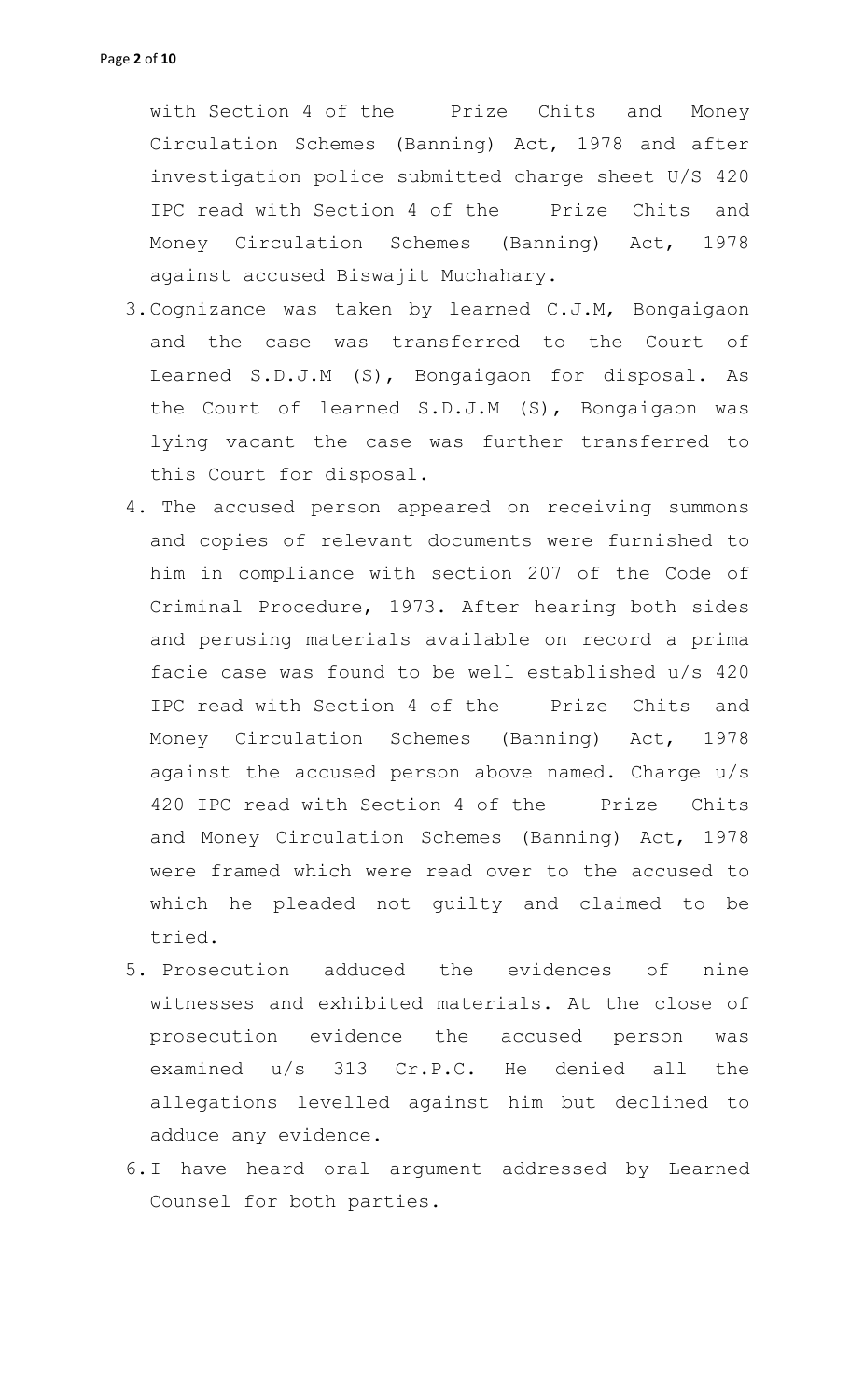- 7.In order to determine whether the accused person is liable as charged I framed the following points for determination:
	- I.Whether the accused person in the year 2009 at Chapaguri, promoted or conducted any prize chit or money circulation scheme or enrolled as a member to any such chit or scheme, or participated in it otherwise, or received or remitted any money in pursuance of such chit or scheme and thereby committed an offence punishable under section 4 of the Prize Chits and Money Circulation Schemes (Banning) Act, 1978?
	- II. Whether the accused person on the same time and place, cheated the public and thereby dishonestly induced them to deliver money to him and thereby committed an offence punishable U/S 420 IPC?

## **DISCUSSION DECISION AND REASONS THEREOF**

8. PW1 (S.I Johir Uddin Mullah) is the informant. He stated that on 31/1/2010 he was working as second officer at Dhaligaon P.S and on that day the Officer-in-Charge entrusted him with the enquiry on the basis of G.D. Entry regarding the information that Quantum Funds Online was being run unauthorizedly at Chapaguri. He stated that he did not find Biswajit Muchahary when he went to investigate but he found an office staff Dharanidhar Muchahary, who, upon enquiry, said that the office was running since last year and a half and huge amount of cash was collected from public without giving any receipts. According to PW1 Quantum Funds Online was being run without any permission of the Reserve Bank of India. He lodged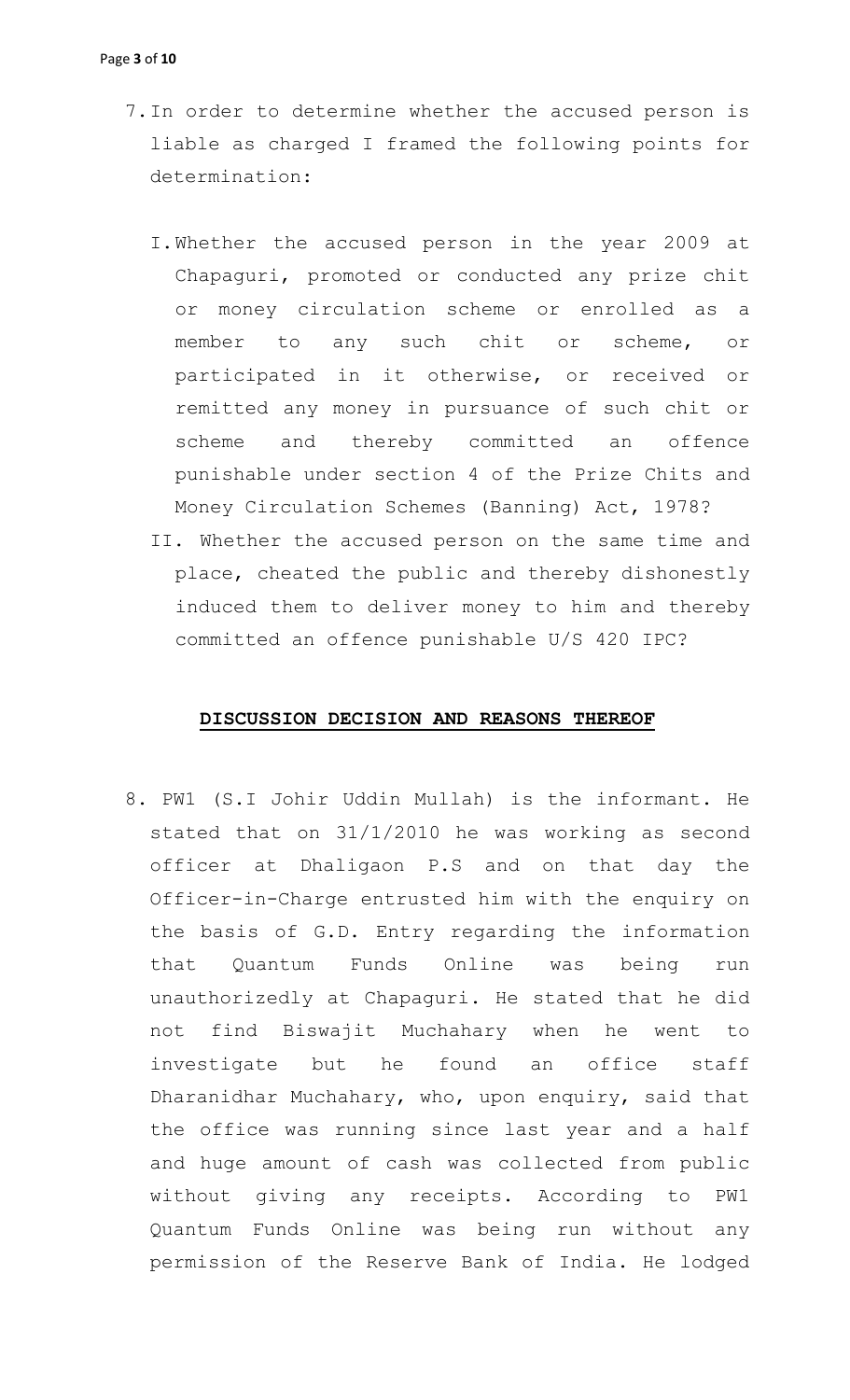the F.I.R on the same day and identified the F.I.R as Exhibit 1 and his signature as Exhibit 1(1).

- 9.PW1 was cross examined extensively by the learned defence counsel Mr. B. Choudhury. In his cross examination PW1 stated that two days before he went to the office of Quantum Funds Online a murder along with dacoity and assault took place there in which the accused Biswajit Muchahary was severely injured and was admitted at Lower Assam Hospital and that the victim of the murder was the owner of the building where the office of Quantum Funds Online was situated. He admitted that he did not collect any information or any document which links Biswajit Muchahary to Quantum Funds Online. He also admitted that Dhaligaon P.S G.D Entry No. 1022 dated 31/1/2010 was the First Information and not Exhibit 1 but the extract copy of the G.D. Entry was not submitted along with the Exhibit 1.
- 10. PW2 Daithun Daimary stated that the office of Quantum Funds Online was situated near his home and He knows that the office was sealed by police. He stated that police broke open the seal of the office and seized some documents in his presence. He identified the seizure lists as Exhibit 2 and 3 and his signature as Exhibit 2(1) and 3(1).
- 11. PW2 stated during his cross examination that he does not know when police broke open the seal and that he cannot say exactly what articles were seized by police.
- 12. PW3 Jwnglary Daimary stated that she worked in the Computer Section of Quantum Funds Online in the year 2009. That, she used to create online i/d of customers when they deposited money and the money invested by customer were converted to dollars and the interest was returned in dollars which were returned to customers and that the transactions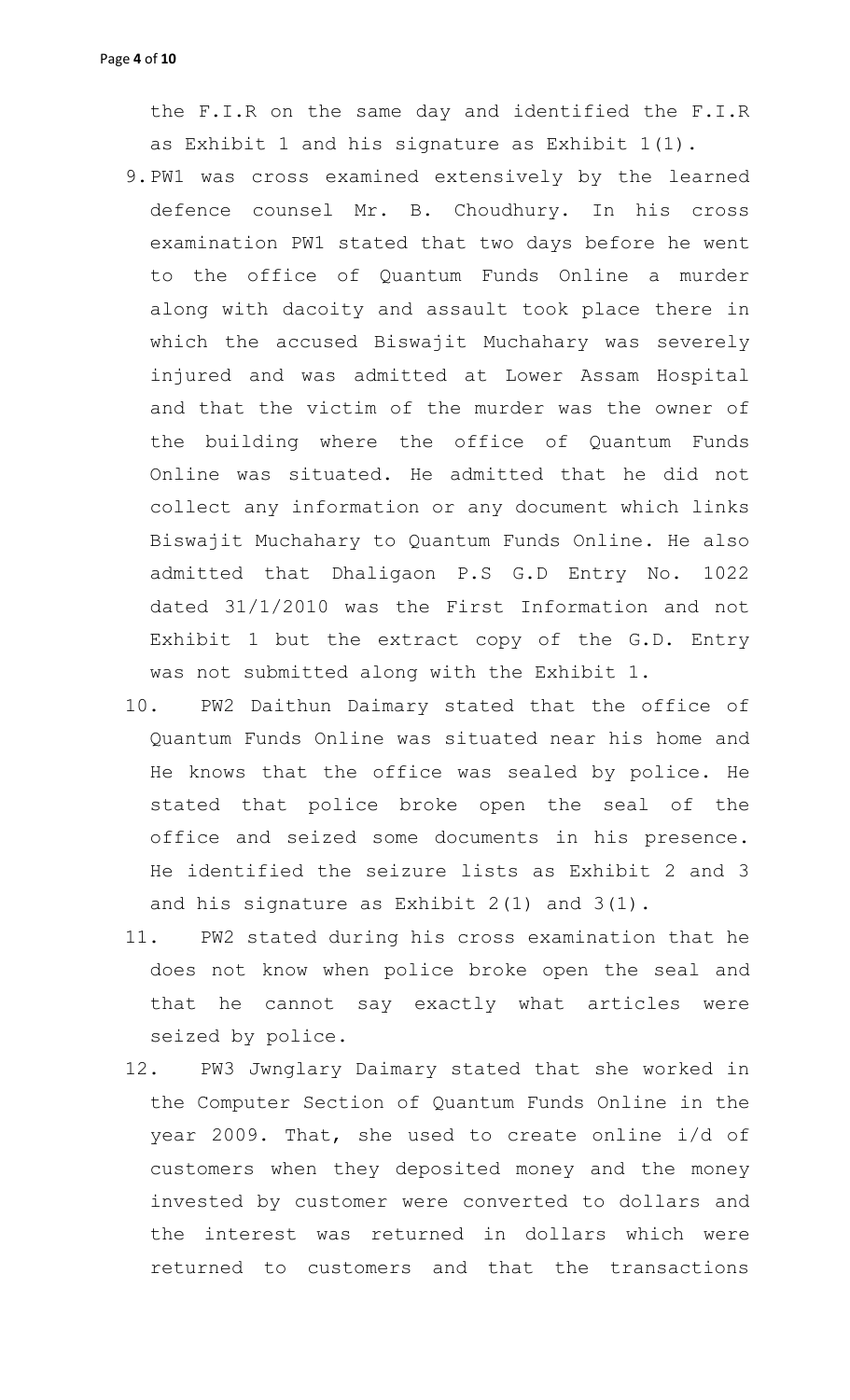took place via Western Union Money Transfer. According to PW3 the website closed in the year 2010. She stated that it was mentioned in the website that it was a website of the United States of America and that she does not know where the head office was situated.

- 13. During cross examination she stated that Biswajit Muchahary is not the proprietor.
- 14. PW4 Ganga Basumatary stated in her evidence that she used to maintain the Case Register at the office of Quantum Funds Online at Chapaguri where the accused appointed her. She stated that when customer deposited money she used to receive and enter into the register and that after the dacoity the office was closed.
- 15. PW5 Biraj Mohan Basumatary stated that on 7/9/2009 he deposited Rs. 51,000/- at Quantum Funds Online. That, he gave the money to Binay Basumatary who was an agent of Quantum Funds Online and Biswajit Muchahary was the owner of Quantum Funds Online. That, he deposited Rs. 50,000/- in the name of his wife Degrw Basumatary, Rs. 15,000/- in the name of his daughter Jyotsna Basumatary and Rs. 30,000/- in another account and he received back Rs. 90,000/- upon this money from Quantum Funds Online. That, Binay Basumatary told him that the money will grow three times in three months. That, no receipts were issued against the deposits by Quantum Funds Online. That, on 31/1/2010 he went to the office of Quantum Funds Online and found that the office was locked and that later on he came to that the organisation was fraud.
- 16. During cross examination PW5 stated that Quantum Funds Online is an American Company and he does not know what kind of business the company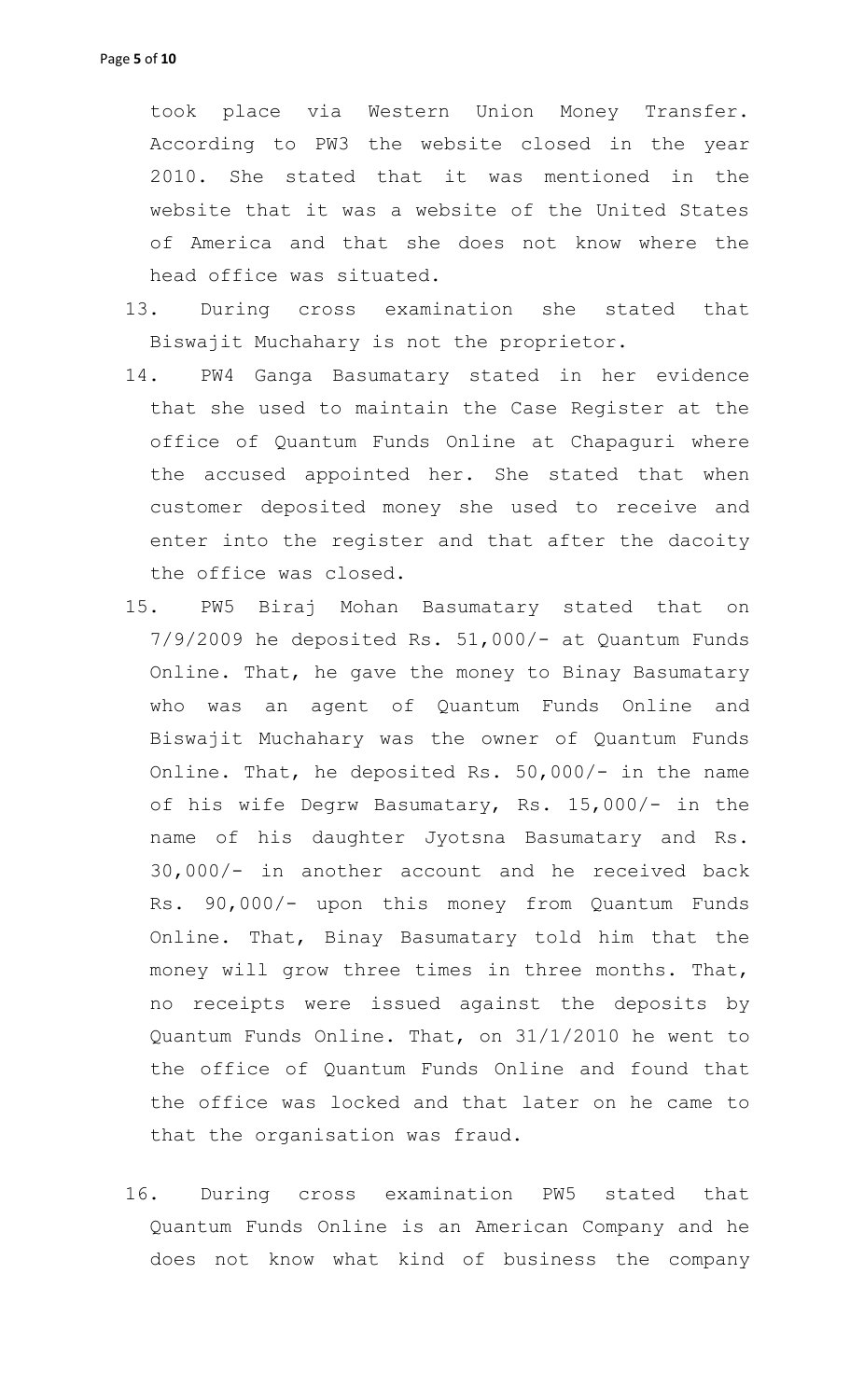carries on. He could not say the dates on which he deposited money in the names of his wife and daughter and he also could not state on which date he received Rs. 90,000/- back. PW5 admitted that he does not have any document to prove that Biswajit Muchahary is the owner of Quantum Funds Online. He stated that he did not lodge any complaint against Binay Basumatary. He admitted that he stated before police that on 31/1/2010 there was a murder and dacoity in the office of Quantum Funds Online in which dacoits looted huge amount of money and the owner of the building where the office of Quantum Funds Online was situated died in the incident.

- 17. PW6 Sanjay Basumatary and PW7 Bhaben Narzary denied to have known anything about Quantum Funds Online.
- 18. PW8 Dharanidhar Daimary stated that about three years ago his brother-in-law was murdered in an incident of dacoity at Chapaguri and at that time police obtained his signatures in Exhibit 2 and 3 which he identified as Exhibit  $2(2)$  and  $3(2)$ . He stated that he does not know what was written in the seizure lists.
- 19. PW9 Prakash Basumatary stated that he does not know the accused. That, he deposited Rs. 51,000/ at Quantum Funds Online in the year 2009 and receipt was issued against the deposit but the receipt is not with him now. That, he heard that the money would be doubled in 6 months. That, someone looted the office in 2010. That, he searched the website but after the dacoity the website was closed.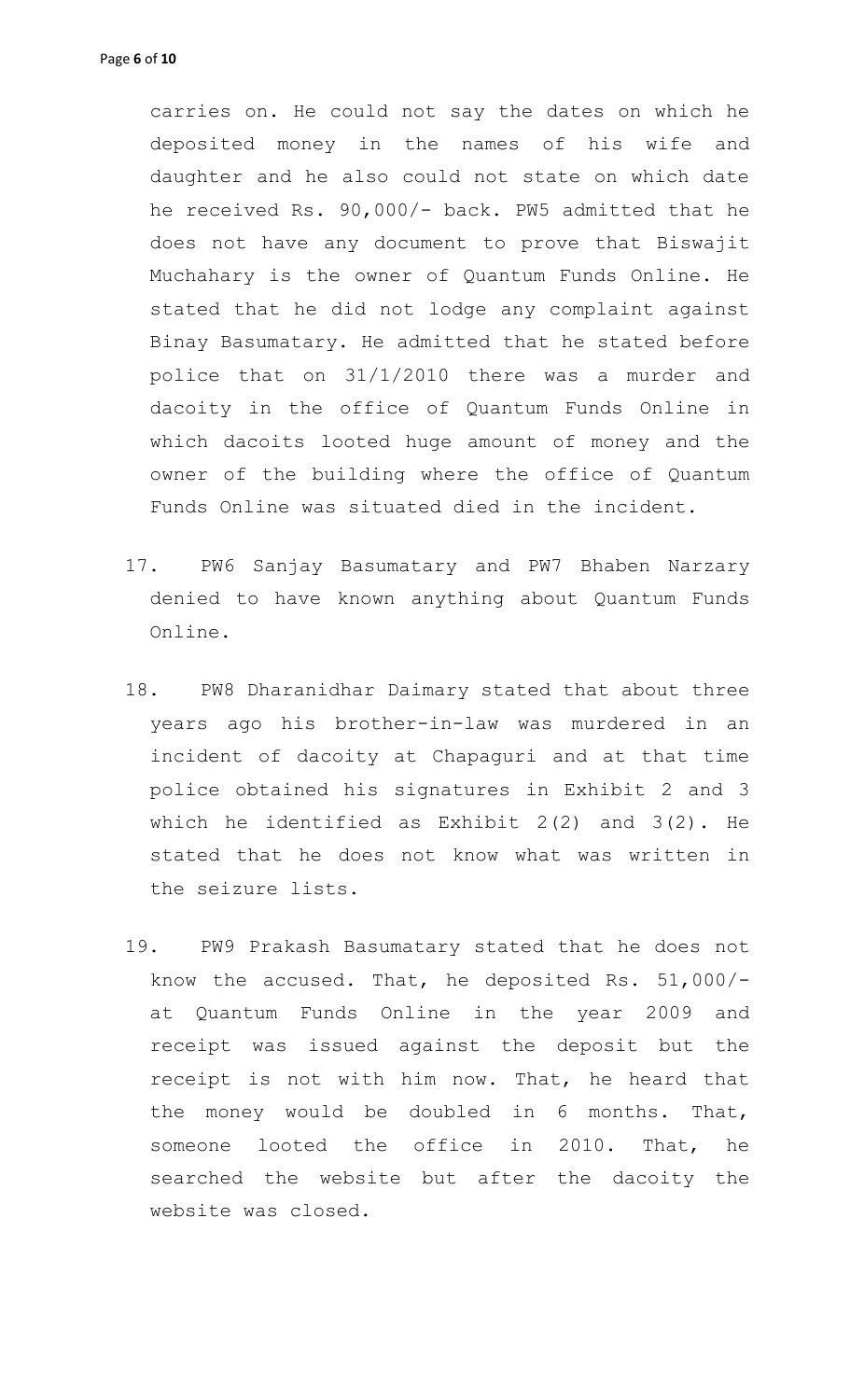- 20. A thorough scrutiny of the evidence of the witnesses shows that prosecution could not establish that accused was the owner of Quantum Funds Online or that accused received or remitted any money deposited in the Quantum Funds Online. There is no any document to link the accused with the website. Although PW4 Ganga Basumatary stated in her evidence that she used to maintain the Case Register at the office of Quantum Funds Online at Chapaguri where the accused appointed her but prosecution could not produce any appointment letter to show that accused appointed the PW4 in the office.
- 21. It is the case of the prosecution that accused cheated the public by inducing them to deposit money promising huge returns on any deposit. But none of the prosecution witnesses stated that the accused induced them to deliver money to him. PW5 stated that he deposited the money with one Binay Bsumatary. But Binay Basumatary was not arrayed as an accused.
- 22. Let us now take a look into the statement of the accused taken under section 313 of the Code of Criminal Procedure. Regarding the Rs. 18, 49,300/ seized by the police from the office of Quantum Funds Online, the accused stated that he is unaware about the money and that it is not his money. Further he stated that he worked as an agent of Birla Sun Life Insurance in 2009 and that he and the other agents used to do the insurance policy related works in the office of Birla Sun Life Insurance situated in front of Pranab Mandir at Chapaguri. That, at that time some people used to deposit money in Quantum Funds Online. As there was internet connection in their office they used to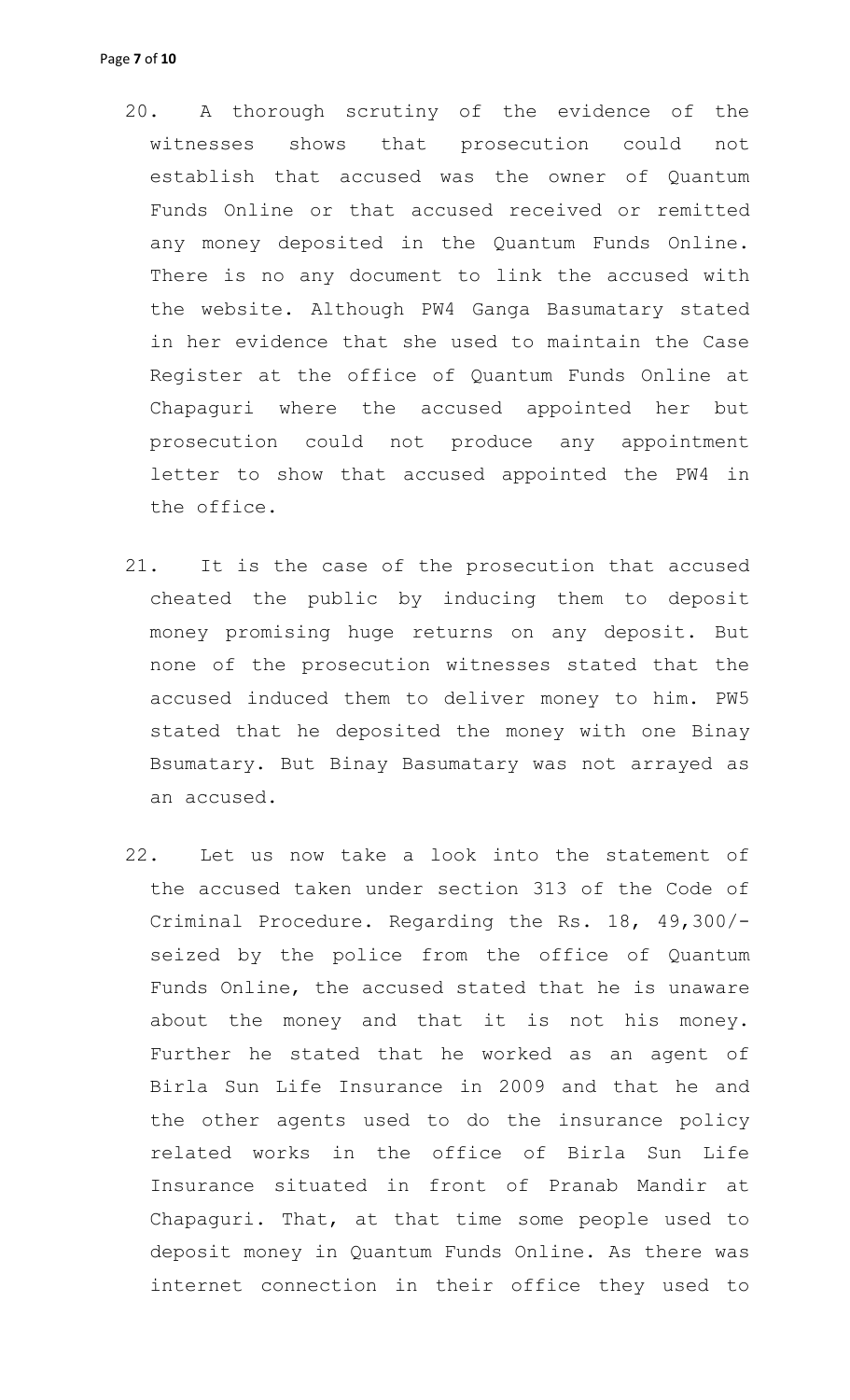create online id for people when people asked them. He stated that he does not know where the money went.

- 23. The decision of the Hon'ble Gauhati High Court in **Abdul Hakim Quadri vs State of Assam** may be cited here to discuss the value of the statement of the accused U/s 313 Cr.P.C. the Hon'ble Gauhati High Court discussed that - The very purpose of introducing sec 313 in the scheme of criminal trial to afford an opportunity to the accused personally and that too, without administering any oath to explain the circumstances, appearing against him during the trial…..The relevance and significance of sub-section (4) to sec 313 also cannot be lost sight of, in as much as, admissions and confessions made by an accused in the said statement can be given due weightage and considered along with other admissible evidence.
- 24. From the statement of the accused a reasonable question arises as to whether any investigation was carried on to find out who created the website of Quantum Funds Online and from where the website was in operation.
- 25. Prosecution could not establish any connection between the accused and Quantum Funds Online.
- 26. The Hon'ble Supreme Court has held in **Sukhdeo Jha Utpal vs. The State of Bihar; AIR 1957 SC 466** as under :-

**"On charge of cheating, the fact that the accused made a false representation with the knowledge, that it was false and that he had a dishonest intention to induce the person deceived to part with his property, at the very time when he made a false representation, is an essential ingredient of the offence. On such a charge, the burden lies on**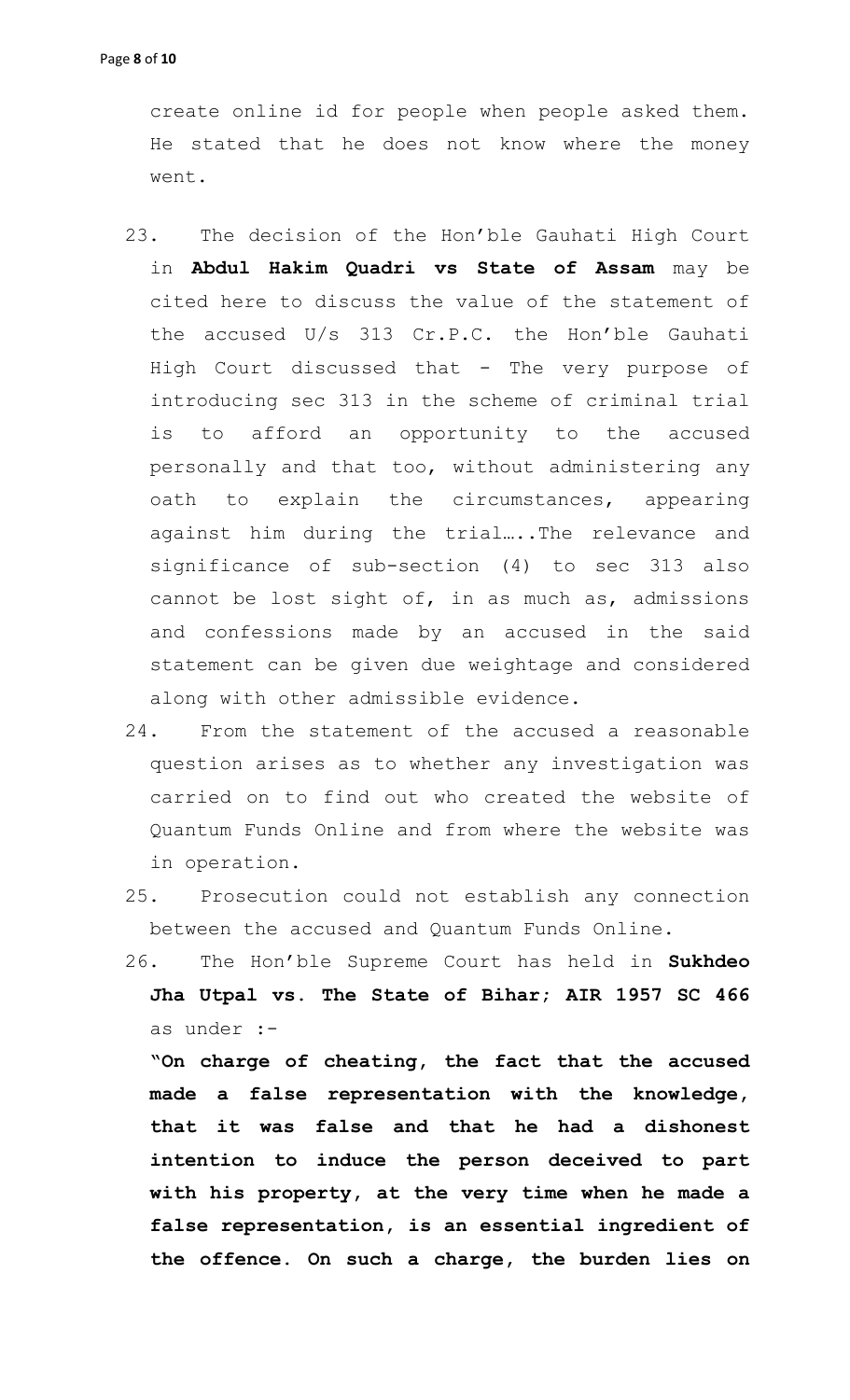**the prosecution to prove affirmatively, not only that the accused has made a false representation, but also he made it with a dishonest intention, knowing that the representation he was making was**  false." But from the evidence on record it is seen that there is no evidence on record to show that the accused made any false representation of huge returns to public as alleged by the prosecution.

27. Accordingly I am of the considered opinion that the charge under section 420 IPC read with Section 4 of the Prize Chits and Money Circulation Schemes (Banning) Act, 1978 could not be established by the prosecution beyond all reasonable doubt. Hence the accused is held not guilty and as a result he is acquitted.

## **O R D E R**

The accused Biswajit Muchahary is hereby acquitted of the offence under section 420 IPC read with Section 4 of the Prize Chits and Money Circulation Schemes (Banning) Act, 1978 and set at liberty. His bail bond shall remain in force for next 6 (six) months or till furnishing of fresh surety by them u/s 437(A) Cr.P.C. the seized articles shall be disposed off in accordance with law in due course of time.

This judgment is pronounced and delivered in the open Court, which is given under my hand and seal of the Court, on this **26 th day of September, 2014.**

> *Syeda Farida Afzal Zinnat Judicial Magistrate, 1st class Bongaigaon*